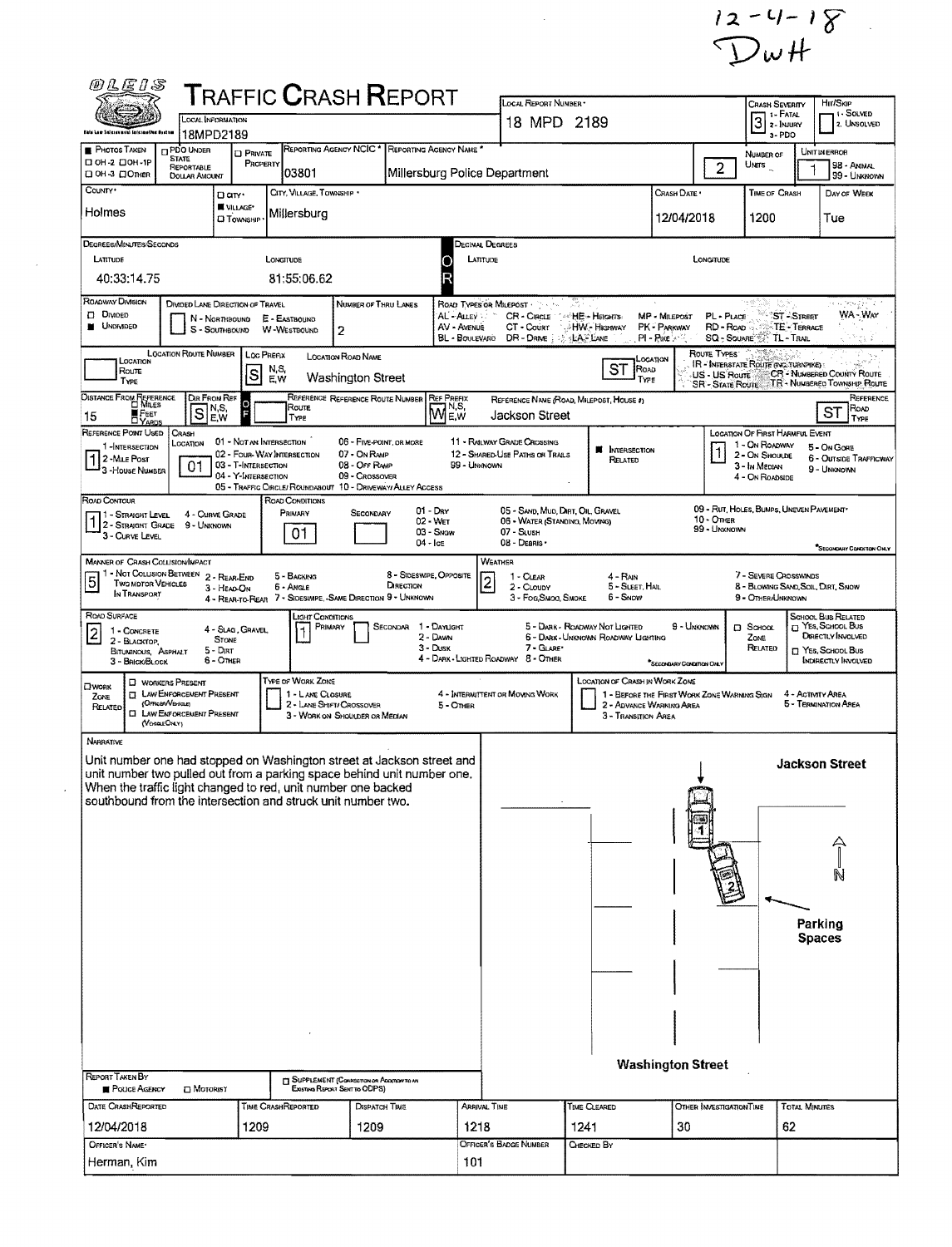| OLEIS                                  | UNIT                                                                                    |                                                                          |                                                                                                            |                                                   |                                                                       | LOCAL REPORT NUMBER                                                                                                              |                                                                 |                                                                                                                               |  |  |  |  |
|----------------------------------------|-----------------------------------------------------------------------------------------|--------------------------------------------------------------------------|------------------------------------------------------------------------------------------------------------|---------------------------------------------------|-----------------------------------------------------------------------|----------------------------------------------------------------------------------------------------------------------------------|-----------------------------------------------------------------|-------------------------------------------------------------------------------------------------------------------------------|--|--|--|--|
|                                        |                                                                                         |                                                                          |                                                                                                            |                                                   | $\overline{\phantom{a}}$                                              |                                                                                                                                  | 18 MPD 2189                                                     |                                                                                                                               |  |  |  |  |
| UNIT NUMBER                            |                                                                                         | OWNER NAME: LAST, FIRST, MIDDLE ( E) SAME AS DRIVER )                    |                                                                                                            |                                                   |                                                                       | OWNER PHONE NUMBER                                                                                                               | DAMAGE SCALE                                                    | DAMAGE AREA                                                                                                                   |  |  |  |  |
| 1                                      | Lower-Vaughn, Ann, L                                                                    |                                                                          |                                                                                                            |                                                   |                                                                       | 330-674-2076                                                                                                                     | $\overline{c}$                                                  | FRONT<br>m                                                                                                                    |  |  |  |  |
|                                        | OWNER ADDRESS: CITY, STATE, ZIP                                                         | <b>CISAME AS DRIVER</b> )                                                |                                                                                                            |                                                   |                                                                       |                                                                                                                                  | 1 - None                                                        | □<br>n                                                                                                                        |  |  |  |  |
|                                        | 8880 CR 292, Millersburg, OH, 44654                                                     |                                                                          |                                                                                                            |                                                   |                                                                       |                                                                                                                                  |                                                                 |                                                                                                                               |  |  |  |  |
| LP STATE                               | LICENSE PLATE NUMBER                                                                    |                                                                          | VEHICLE IDENTIFICATION NUMBER                                                                              |                                                   | # Occupants                                                           | 2 - Minor                                                                                                                        |                                                                 |                                                                                                                               |  |  |  |  |
| OН                                     | <b>EWN7252</b>                                                                          |                                                                          | 5UXWX9C52DOD04102                                                                                          |                                                   |                                                                       | 1                                                                                                                                | 3 - FUNCTIONAL                                                  | O<br>п                                                                                                                        |  |  |  |  |
| <b>VEHICLE YEAR</b><br>2013            | <b>VEHICLE MAKE</b><br><b>BMW</b>                                                       |                                                                          | VEHICLE MODEL<br>X3                                                                                        |                                                   | <b>BLK</b>                                                            | <b>VEHICLE COLOR</b>                                                                                                             | 4 - Disabung                                                    |                                                                                                                               |  |  |  |  |
| $P_{ROOF}$ or                          | INSURANCE COMPANY                                                                       |                                                                          | POLICY NUMBER                                                                                              | <b>TOWED BY</b>                                   |                                                                       |                                                                                                                                  |                                                                 | σ<br>α                                                                                                                        |  |  |  |  |
| <b>INSURANCE</b><br>SHOWN              | Auto Owners                                                                             |                                                                          | 013419164                                                                                                  |                                                   |                                                                       |                                                                                                                                  | 9 - UNKNOWN                                                     | निस्ता                                                                                                                        |  |  |  |  |
|                                        | CARRIER NAME, ADDRESS, CITY, STATE, ZIP                                                 |                                                                          |                                                                                                            |                                                   |                                                                       |                                                                                                                                  |                                                                 | <b>CARRIER PHONE</b>                                                                                                          |  |  |  |  |
| US DOT                                 |                                                                                         | VEHICLE WEIGHT GWWR/GCWR                                                 | Cargo Booy Type                                                                                            |                                                   |                                                                       | <b>TRAFFICWAY DESCRIPTION</b>                                                                                                    |                                                                 |                                                                                                                               |  |  |  |  |
|                                        |                                                                                         | 1 - LESS THAN OR EQUAL TO 10K LBS<br>2 - 10,001 to 26,000k LBs           | 101 - No Cargo Body Type/Not Applicabl. 09 - Pole<br>02 - Bus/Van (9-15 Seats, Inc Driver) 10 - Cargo Tank |                                                   |                                                                       |                                                                                                                                  | 1 - T WO-WAY, NOT DIVIDED                                       | 1 2 - T WO-WAY, NOT DIMDED, CONTINUOUS LEFT TURN LANE                                                                         |  |  |  |  |
| HM PLACARD ID NO.                      |                                                                                         | 3 - MORE THAN 26,000K LBS.                                               | 03 - Bus (16+ Seats, Ing Driver)<br>04 - VEHICLE TOWING ANOTHER VEHICLE                                    | 12 - Dump                                         | 11 - FLAT BED                                                         |                                                                                                                                  | 4 - T WO-WAY, DIMDED, POSITIVE MEDIAN BARRIER                   | 3 - TWO-WAY, DIVIDED, UNPROTECTED (PAINTED OR GRASS >4FT.) MEDIA                                                              |  |  |  |  |
|                                        | HM CLASS                                                                                | <b>HAZARDOUS MATERIAL</b>                                                | 05 - Logging<br>06 - INTERMODAL CONTAINER CHASIS                                                           |                                                   | 13 - CONCRETE MIXER<br>14 - AUTO TRANSPORTER                          |                                                                                                                                  | 5 - ONE-WAY TRAFFICWAY                                          |                                                                                                                               |  |  |  |  |
|                                        | <b>n</b> RELATED<br><b>NUMBER</b>                                                       |                                                                          | 07 - CARGO VAN ENGLOSED BOX<br>08 - GRAIN, CHIPS, GRAVEL                                                   |                                                   | 15 - GARBAGE / REFUSE<br>99 - OTHER/UNKNOWN                           |                                                                                                                                  | CI HIT / SKIP UNIT                                              |                                                                                                                               |  |  |  |  |
|                                        | NON-MOTORIST LOCATION PRIOR TO IMPACT<br>01 - INTERSECTION - MARKED CROSSWAL            | TYPE OF USE                                                              | UNT TYPE                                                                                                   |                                                   |                                                                       |                                                                                                                                  |                                                                 | PASSENGER VEHICLES (LESS THAN 9 PASSENGERS MEDIHEAVY TRUCKS OR COMBO UNITS > 10K LBS BUSIVAN/LIMO(9 OR MORE INCLUDING DRIVER) |  |  |  |  |
|                                        | 02 - INTERSECTION - NO CROSSWALK<br>03 - INTERSECTION OTHER                             | 1<br>1 - PERSONAL                                                        | 06<br>01 - Sub-COMPACT<br>02 - COMPACT                                                                     |                                                   |                                                                       |                                                                                                                                  |                                                                 | 13 - SINGLE UNIT TRUCK OR VAN 2AXLE, 6 TIRES 21 - BUS/VAN (9-15 SEATS, INC DRIVER)                                            |  |  |  |  |
|                                        | 04 - MIOBLOCK - MARKEO CROSSWALK<br>05 - TRAVEL LANE OTHER LOCATION                     | 2 - COMMERCIAL                                                           | 99 - UNKNOWN 03 - MID SIZE<br>or Hit/Skip<br>04 - Futt Stze                                                |                                                   |                                                                       | 14 - SINGLE UNIT TRUCK: 3+ AXLES<br>15 - SINGLE UNIT TRUCK / TRAILER                                                             |                                                                 | 22 - Bus (16+ Seats, Inc Driver)<br>NON-MOTORIST                                                                              |  |  |  |  |
|                                        | 06 - BICYCLE LANE<br>07 - SHOULDER/ROADSIDE                                             | 3 - GOVERNMENT                                                           | 05 - MINIVAN<br>06 - Sport Utility Vehicle                                                                 |                                                   |                                                                       | 16 - TRUCK/TRACTOR (BOBTAIL)<br>17 - TRACTOR/SEMI-TRAILER                                                                        | 23 - ANIMAL WITH RIOER<br>24 - ANIMAL WITH BUGGY, WAGON, SURREY |                                                                                                                               |  |  |  |  |
|                                        | 08 - Sidewalk<br>09 - MEDIAN/CROSSING ISLAND                                            | <b>IN EMERGENCY</b>                                                      | 07 - PICKUP<br><b>08 - VAN</b>                                                                             |                                                   |                                                                       | 18 - Tractor/Double<br>19 - TRACTOR/TRIPLES                                                                                      |                                                                 | 25 - BICYCLE/PEDACYCLIST<br>26 - PEDESTRIAN/SKATER                                                                            |  |  |  |  |
|                                        | 10 - DRIVE WAY ACCESS<br>11 - SHARED-USE PATH OR TRAIL                                  | RESPONSE                                                                 | 09 - MOTORCYCLE<br>10 - MOTORIZED BICYCLE                                                                  |                                                   |                                                                       | 20 - OTHER MEOPHEAVY VEHICLE                                                                                                     |                                                                 | 27 - OTHER NON-MOTORIST                                                                                                       |  |  |  |  |
|                                        | 12 - NON-TRAFFICWAY AREA<br>99 - OTHER/UNKNOWN                                          |                                                                          | 11 - SNOWMOBILE/ATV<br>12 - OTHER PASSENGER VEHICLE                                                        |                                                   |                                                                       | HAS HM PLACARD                                                                                                                   |                                                                 |                                                                                                                               |  |  |  |  |
| <b>SPECIAL FUNCTION 01 - NONE</b>      | 02 - TAXI                                                                               | 09 - AMBULANCE<br>$10 -$ FtRE                                            | 17 - FARM VEHICLE<br>18 - FARM EQUIPMENT                                                                   | MOST DAMAGED AREA                                 |                                                                       |                                                                                                                                  |                                                                 | Астюм                                                                                                                         |  |  |  |  |
| 01                                     | 03 - RENTAL TRUCK (OVER 10K LBS)<br>04 - Bus - SCHOOL (PUBLIC OR PRIVATE) 12 - MILITARY | 11 - HIGHWAY/MAINTENANCE                                                 | 19 - Мотокноме<br>20 - Golf Cart                                                                           | 05                                                | $01 - None$<br>02 - CENTER FRONT                                      | 08 - LEFT SIDE<br>09 - LEFT FRONT                                                                                                | 99 - Unknown                                                    | 1 1 - Non Contact<br>3<br>2 - Non-Collision                                                                                   |  |  |  |  |
|                                        | 05 - Bus - Transit<br>06 - Bus - Charter                                                | 13 - Pouce<br>14 - Pusuc Unury                                           | $21 -$ Train<br>22 - OTHER (EXPLAIN IN NARRATIVE)                                                          | IMPACT ARE 04 - RIGHT SIDE                        | 03 - Right Front<br>05 - RIGHT REAR                                   | 10 - TOP AND WINDOWS<br>11 - UNDERCARRIAGE                                                                                       |                                                                 | 3 - STRIKING<br>$4 -$ Struck                                                                                                  |  |  |  |  |
|                                        | 07 - Bus - SHUTTLE<br>08 - Bus - Other                                                  | 15 - OTHER GOVERNMENT<br>16 - CONSTRUCTION EQIP.                         |                                                                                                            | 05                                                | 06 - REAR CENTER<br>07 - LEFT REAR                                    | 12 - LOAD/TRAILER<br>13 - TOTAL (ALL AREAS)<br>14 - OTHER                                                                        |                                                                 | 5 - STRIKING/STRUCK<br>9 - Unknown                                                                                            |  |  |  |  |
| Pre- Crash Actions                     |                                                                                         |                                                                          |                                                                                                            |                                                   |                                                                       |                                                                                                                                  |                                                                 |                                                                                                                               |  |  |  |  |
| 02                                     | MOTORIST                                                                                |                                                                          |                                                                                                            |                                                   | NON-MOTORIST                                                          |                                                                                                                                  |                                                                 |                                                                                                                               |  |  |  |  |
|                                        | 01 - STRAIGHT AHEAD<br>02 - Backing                                                     | 07 - MAKING U-TURN<br><b>08 - ENTERING TRAFFIC LANE</b>                  | 13 - Negotiating a Curve<br>14 - OTHER MOTORIST ACTIO                                                      |                                                   |                                                                       | 15 - ENTERING OR CROSSING SPECIFIED LOCATIO<br>21 - OTHER NON-MOTORIST ACTION<br>15 - WALKING RUNNING, JOGGING, PLAYING, CYCLING |                                                                 |                                                                                                                               |  |  |  |  |
| 99 - UNKNOWN                           | 03 - Changing LANES<br>04 - OVERTAKING/PASSING                                          | 09 - LEAVING TRAFFIC LANE<br>10 - PARKED                                 |                                                                                                            |                                                   | 17 - Working<br>18 - Pushing VEHICLE                                  |                                                                                                                                  |                                                                 |                                                                                                                               |  |  |  |  |
|                                        | 05 - MAKING RIGHT TURN<br>06 - MAKING LEFT TURN                                         | 12 - DRIVERLESS                                                          | 11 - SLOWING OR STOPPED IN TRAFFIC                                                                         |                                                   | 20 - Standing                                                         | 19 - APPROACHING OR LEAVING VEHICLE                                                                                              |                                                                 |                                                                                                                               |  |  |  |  |
| Contributing Circumstance<br>PRIMARY   | MOTORIST                                                                                |                                                                          |                                                                                                            | NON-MOTORIST                                      |                                                                       |                                                                                                                                  | Vehicle Defects                                                 |                                                                                                                               |  |  |  |  |
| 11                                     | 01 - NONE<br>02 - FAILURE TO YIELD                                                      |                                                                          | 11 - IMPROPER BACKING<br>12 - IMPROPER START FROM PARKED POSITION                                          | 22 - Nove                                         | 23 - IMPROPER CROSSING                                                |                                                                                                                                  |                                                                 | 01 - TURN SIGNALS<br>02 - HEAD LAMPS                                                                                          |  |  |  |  |
|                                        | 03 - RAN RED LIGHT<br>04 - RAN STOP SIGN                                                |                                                                          | 13 - STOPPED OR PARKEO ILLEGALLY<br>14 - OPERATING VEHICLE IN NEGLIGENT MANNER                             | 24 - DARTING                                      | 25 - LYING AND/OR ILLEGALLY IN ROADWAY                                |                                                                                                                                  |                                                                 | 03 - TAIL LAMPS<br>04 - BRAKES                                                                                                |  |  |  |  |
| SECONDARY                              | 05 - Exceeded Speed Limit<br>06 - UNSAFE SPEED                                          |                                                                          | 15 - Swering to Avoid (Due to External Conditions)<br>16 - WRONG SIGE/WRONG WAY                            |                                                   | 26 - FALURE TO YIELD RIGHT OF WAY<br>27 - NOT VISIBLE (DARK CLOTHING) |                                                                                                                                  |                                                                 | 05 - STEERING<br>06 - TIRE BLOWOUT                                                                                            |  |  |  |  |
|                                        | 07 - IMPROPER TURN<br>08 - LEFT OF CENTER                                               |                                                                          | 17 - FALURE TO CONTROL<br>18 - Vision Obstruction                                                          | 28 - INATTENTIVE                                  | 29 - FALURE TO OBEY TRAFFIC SIGNS                                     |                                                                                                                                  |                                                                 | 07 - WORN OR SLICK TIRES<br>08 - TRAILER EQUIPMENT DEFECTIVE<br>09 - MOTOR TROUBLE                                            |  |  |  |  |
| 99 - UNKNOWN                           | 09 - FOLLOWED TOO CLOSELY/ACDA<br>10 - IMPROPER LANE CHANGE                             |                                                                          | 19 - OPERATING DEFECTIVE EQUIPMENT<br>20 - LOAD SHIFTING/FALLING/SPILLING                                  |                                                   | /SIGNALS/OFFICER<br>30 - WRONG SIDE OF THE ROAD                       |                                                                                                                                  |                                                                 | 10 - DISABLED FROM PRIOR ACCIOENT<br>11 - OTHER DEFECTS                                                                       |  |  |  |  |
|                                        | PASSING OFF ROAD                                                                        |                                                                          | 21 - OTHER IMPROPER ACTION                                                                                 |                                                   | 31 - OTHER NON-MOTORIST ACTION                                        |                                                                                                                                  |                                                                 |                                                                                                                               |  |  |  |  |
| <b>SEQUENCE OF EVENTS</b><br>20        |                                                                                         | 6                                                                        | <b>NON-COLLISION EVENTS</b><br>01 - OVERTURN/ROLLOVER                                                      |                                                   | 06 - EQUIPMENT FAILURE                                                |                                                                                                                                  | 10 - Cross Median                                               |                                                                                                                               |  |  |  |  |
| <b>FIRST</b>                           | Most                                                                                    |                                                                          | 02 - FIRE/EXPLOSION<br>03 - IMMERSION                                                                      |                                                   | (BLOWN TIRE, BAAKE FAILURE, ETC)<br>07 - SEPARATION OF UNITS          |                                                                                                                                  | 11 - Cross Center Line<br>OPPOSITE DIRECTION OF TRAVEL          |                                                                                                                               |  |  |  |  |
| HARMFUL <sup>1</sup><br>Event          | Event                                                                                   | 99 - Unknown                                                             | 04 - JACKKNIFE<br>05 - CARGO/EQUIPMENT LOSS OR SHIFT 09 - RAN OFF ROAD LEFT                                |                                                   | 08 - RAN OFF ROAD RIGHT                                               |                                                                                                                                  | 12 - DOWNHILL RUNAWAY<br>13 - OTHER NON-COLLISION               |                                                                                                                               |  |  |  |  |
|                                        | COLLISION WITH PERSON, VEHICLE OR OBJECT NOT FIXED                                      |                                                                          | COLLISION WITH FIXED, OBJECT<br>25 - IMPACT ATTENUATOR/CRASH CUSHION33 - MEDIAN CABLE BARRIER              |                                                   |                                                                       |                                                                                                                                  | 41 - OTHER POST, POLE                                           | $48 - TREE$                                                                                                                   |  |  |  |  |
| 14 - PEDESTRIAN<br>15 - PEDALCYCLE     |                                                                                         | 21 - PARKED MOTOR VEHICLE<br>22 - WORK ZONE MAINTENANCE EQUIPMENT        | 26 - BRIDGE OVERHEAD STRUCTURE<br>27 - BRIDGE PIER OR ABUTMENT                                             |                                                   | 34 - MEDIAN GUARDRAIL BARRIER<br>35 - Median Concrete Barrier         |                                                                                                                                  | OR SUPPORT<br>42 - CULVERT                                      | 49 - FIRE HYDRANT<br>50 - WORK ZONE MAINTENANCE                                                                               |  |  |  |  |
| 17 - ANIMAL - FARM                     | 16 - RALWAY VEHICLE (TRAIN, ENGINE)                                                     | 23 - STRUCK BY FALLING, SHIFTING CARGO<br>OR ANYTHING SET IN MOTION BY A | 28 - Bridge Parapet<br>29 - BRIDGE RAIL                                                                    |                                                   | 36 - MEDIAN OTHER BARRIER<br>37 - TRAFFIC SIGN POST                   | 43 - Cura<br>44 - Опси                                                                                                           |                                                                 | EQUIPMENT<br>51 - WALL, BUILDING, TUNNEL                                                                                      |  |  |  |  |
| 18 - ANMAL - DEER<br>19 - ANIMAL OTHER |                                                                                         | <b>MOTOR VEHICLE</b><br>24 - OTHER MOVABLE OBJECT                        | 30 - GUARDRAIL FACE<br>31 - GUARDRAILEND                                                                   |                                                   | 38 - OVERHEAD SIGN POST<br>39 - LIGHT/LUMINARIES SUPPORT              |                                                                                                                                  | 45 - EMBANKMENT<br>46 - FENCE                                   | 52 - OTHER FIXED OBJECT                                                                                                       |  |  |  |  |
| <b>UNIT SPEED</b>                      | 20 - MOTOR VEHICLE IN TRANSPORT<br>POSTED SPEED                                         | TRAFFIC CONTROL                                                          | 32 - PORTABLE BARRIER                                                                                      |                                                   | 40 - UTILITY POLE                                                     | UNIT DIRECTION                                                                                                                   | 47 - MALBOX                                                     |                                                                                                                               |  |  |  |  |
| 2                                      | 25                                                                                      | 01 - No CONTROLS<br>12                                                   | 07 - RALROAD CROSSBUCKS                                                                                    | 13 - Crosswalk LINES                              |                                                                       | FROM<br>То                                                                                                                       | 1 - Noath<br>$2 -$ South                                        | 5 - NORTHEAST<br>9 - UNKNOWN<br>6 - Northwest                                                                                 |  |  |  |  |
|                                        |                                                                                         | 02 - S TOP SIGN<br>03 - YIELD SIGN                                       | 08 - RALROAD FLASHERS<br>09 - RALROAD GATES                                                                | <b>14 - WALK/DON'T WALK</b><br><b>15 - O THER</b> |                                                                       | $\overline{2}$                                                                                                                   | $3 - East$<br>4 - West                                          | 7 - SOUTHEAST<br>8 - Southwest                                                                                                |  |  |  |  |
| $\square$ Stateo                       |                                                                                         | 04 - TRAFFIC SIGNAL<br>05 - TRAFFIC FLASHERS                             | 10 - COSTRUCTION BARRICADE<br>11 - PERSON (FLAGGER, OFFICER                                                | 16 - Not Reported                                 |                                                                       |                                                                                                                                  |                                                                 |                                                                                                                               |  |  |  |  |
| <b>ESTIMATED</b>                       |                                                                                         | 06 - SCHOOL ZONE                                                         | 12 - PAVEMENT MARKINGS                                                                                     |                                                   |                                                                       |                                                                                                                                  |                                                                 |                                                                                                                               |  |  |  |  |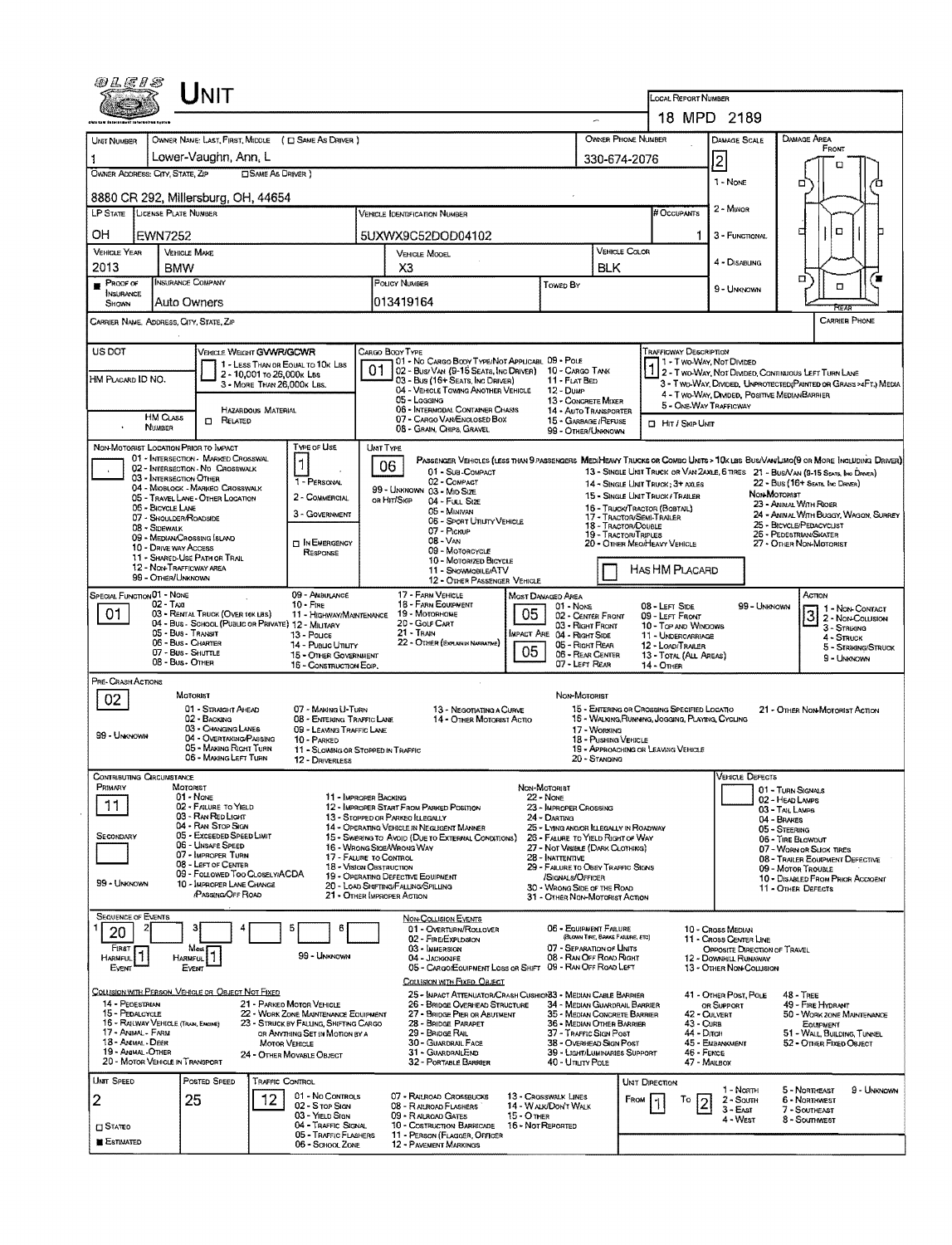|                                                                                                                                                                                                                                      |                                                                                                 | INIT                                                                                                                                                                                                                                                |                                                         |                                                                                                                                                                           |                                      |                                                                                                                                                                                                                                                                  |                                                                                                                                                                                                                                                                                                                                  |             |                                                                                                                                                                                                                                                                                                                     |                                                       |                                                                          | <b>LOCAL REPORT NUMBER</b>                                                                                                                                                                                                                  |                                                                                                                                  |                                                                                         |                                                                                                                                             |                                                                                                         |
|--------------------------------------------------------------------------------------------------------------------------------------------------------------------------------------------------------------------------------------|-------------------------------------------------------------------------------------------------|-----------------------------------------------------------------------------------------------------------------------------------------------------------------------------------------------------------------------------------------------------|---------------------------------------------------------|---------------------------------------------------------------------------------------------------------------------------------------------------------------------------|--------------------------------------|------------------------------------------------------------------------------------------------------------------------------------------------------------------------------------------------------------------------------------------------------------------|----------------------------------------------------------------------------------------------------------------------------------------------------------------------------------------------------------------------------------------------------------------------------------------------------------------------------------|-------------|---------------------------------------------------------------------------------------------------------------------------------------------------------------------------------------------------------------------------------------------------------------------------------------------------------------------|-------------------------------------------------------|--------------------------------------------------------------------------|---------------------------------------------------------------------------------------------------------------------------------------------------------------------------------------------------------------------------------------------|----------------------------------------------------------------------------------------------------------------------------------|-----------------------------------------------------------------------------------------|---------------------------------------------------------------------------------------------------------------------------------------------|---------------------------------------------------------------------------------------------------------|
|                                                                                                                                                                                                                                      |                                                                                                 |                                                                                                                                                                                                                                                     |                                                         |                                                                                                                                                                           |                                      |                                                                                                                                                                                                                                                                  |                                                                                                                                                                                                                                                                                                                                  |             |                                                                                                                                                                                                                                                                                                                     |                                                       |                                                                          |                                                                                                                                                                                                                                             | 18 MPD 2189                                                                                                                      |                                                                                         |                                                                                                                                             |                                                                                                         |
| UNIT NUMBER                                                                                                                                                                                                                          |                                                                                                 | Smith, Sherry, D                                                                                                                                                                                                                                    |                                                         | OWNER NAME: LAST, FIRST, MIDDLE ( C SAME AS DRIVER )                                                                                                                      |                                      |                                                                                                                                                                                                                                                                  |                                                                                                                                                                                                                                                                                                                                  |             |                                                                                                                                                                                                                                                                                                                     |                                                       | OWNER PHONE NUMBER                                                       |                                                                                                                                                                                                                                             | DAMAGE SCALE                                                                                                                     |                                                                                         | DAMAGE AREA<br>FRONT                                                                                                                        |                                                                                                         |
| 2<br>OWNER ADDRESS: CITY, STATE, ZIP                                                                                                                                                                                                 |                                                                                                 |                                                                                                                                                                                                                                                     | <b>CISAME AS DRIVER</b> )                               |                                                                                                                                                                           |                                      |                                                                                                                                                                                                                                                                  |                                                                                                                                                                                                                                                                                                                                  |             |                                                                                                                                                                                                                                                                                                                     |                                                       | 330-276-7273                                                             |                                                                                                                                                                                                                                             | $\overline{2}$<br>1 - Nove                                                                                                       |                                                                                         |                                                                                                                                             | α                                                                                                       |
| 803 N Railroad Street, Killbuck, OH, 44637                                                                                                                                                                                           |                                                                                                 |                                                                                                                                                                                                                                                     |                                                         |                                                                                                                                                                           |                                      |                                                                                                                                                                                                                                                                  |                                                                                                                                                                                                                                                                                                                                  |             |                                                                                                                                                                                                                                                                                                                     |                                                       |                                                                          |                                                                                                                                                                                                                                             | $2 -$ Minor                                                                                                                      |                                                                                         |                                                                                                                                             |                                                                                                         |
| LP STATE<br><b>LICENSE PLATE NUMBER</b>                                                                                                                                                                                              |                                                                                                 |                                                                                                                                                                                                                                                     |                                                         |                                                                                                                                                                           | <b>VEHICLE IDENTIFICATION NUMBER</b> |                                                                                                                                                                                                                                                                  |                                                                                                                                                                                                                                                                                                                                  |             |                                                                                                                                                                                                                                                                                                                     |                                                       | # Occupants<br>α                                                         |                                                                                                                                                                                                                                             |                                                                                                                                  |                                                                                         |                                                                                                                                             |                                                                                                         |
| OН<br><b>HLF1159</b><br><b>VEHICLE YEAR</b>                                                                                                                                                                                          | <b>VEHICLE MAKE</b>                                                                             |                                                                                                                                                                                                                                                     |                                                         |                                                                                                                                                                           | KL4CJ1SB5JB631518                    |                                                                                                                                                                                                                                                                  |                                                                                                                                                                                                                                                                                                                                  |             |                                                                                                                                                                                                                                                                                                                     |                                                       | VEHICLE COLOR                                                            |                                                                                                                                                                                                                                             | 3 - FUNCTIONAL                                                                                                                   |                                                                                         | ₫                                                                                                                                           |                                                                                                         |
| 2018                                                                                                                                                                                                                                 | Buick                                                                                           |                                                                                                                                                                                                                                                     |                                                         |                                                                                                                                                                           | VEHICLE MODEL<br>Other               |                                                                                                                                                                                                                                                                  |                                                                                                                                                                                                                                                                                                                                  |             |                                                                                                                                                                                                                                                                                                                     | MAR                                                   |                                                                          |                                                                                                                                                                                                                                             | 4 - Disabung                                                                                                                     |                                                                                         |                                                                                                                                             |                                                                                                         |
| $P$ ROOF OF<br>INSURANCE                                                                                                                                                                                                             | <b>INSURANCE COMPANY</b>                                                                        | Motorist Mutual                                                                                                                                                                                                                                     |                                                         |                                                                                                                                                                           |                                      | POLICY NUMBER<br>1276-06-967989-01                                                                                                                                                                                                                               |                                                                                                                                                                                                                                                                                                                                  |             | Towed By                                                                                                                                                                                                                                                                                                            | 9 - UNKNOWN                                           |                                                                          |                                                                                                                                                                                                                                             |                                                                                                                                  |                                                                                         | σ                                                                                                                                           | ά<br>O                                                                                                  |
| SHOWN<br>CARRIER NAME, ADDRESS, CITY, STATE, ZIP                                                                                                                                                                                     |                                                                                                 |                                                                                                                                                                                                                                                     |                                                         |                                                                                                                                                                           |                                      |                                                                                                                                                                                                                                                                  |                                                                                                                                                                                                                                                                                                                                  |             |                                                                                                                                                                                                                                                                                                                     |                                                       |                                                                          |                                                                                                                                                                                                                                             |                                                                                                                                  |                                                                                         |                                                                                                                                             | REAR<br><b>CARRIER PHONE</b>                                                                            |
|                                                                                                                                                                                                                                      |                                                                                                 |                                                                                                                                                                                                                                                     |                                                         |                                                                                                                                                                           |                                      |                                                                                                                                                                                                                                                                  |                                                                                                                                                                                                                                                                                                                                  |             |                                                                                                                                                                                                                                                                                                                     |                                                       |                                                                          | TRAFFICWAY DESCRIPTION                                                                                                                                                                                                                      |                                                                                                                                  |                                                                                         |                                                                                                                                             |                                                                                                         |
| US DOT                                                                                                                                                                                                                               |                                                                                                 | VEHICLE WEIGHT GWWR/GCWR                                                                                                                                                                                                                            |                                                         | 1 - LESS THAN OR EQUAL TO 10K LBS                                                                                                                                         | 01                                   | CARGO BODY TYPE                                                                                                                                                                                                                                                  | 01 - No Cargo Body Type/Not Applicabl 09 - Pole<br>02 - Busi Van (9-15 Seats, Inc Driver)                                                                                                                                                                                                                                        |             | 10 - CARGO TANK                                                                                                                                                                                                                                                                                                     |                                                       |                                                                          |                                                                                                                                                                                                                                             | 11 - Two-Way, Not Dimded<br>2 - T WO-WAY, NOT DIVIDED, CONTINUOUS LEFT TURN LANE                                                 |                                                                                         |                                                                                                                                             |                                                                                                         |
| HM PLACARD ID NO.                                                                                                                                                                                                                    |                                                                                                 |                                                                                                                                                                                                                                                     | 2 - 10,001 to 26,000k Las<br>3 - MORE THAN 26,000K LBS. |                                                                                                                                                                           |                                      |                                                                                                                                                                                                                                                                  | 03 - Bus (16+ SEATS, INC DRIVER)<br>04 - VEHICLE TOWING ANOTHER VEHICLE                                                                                                                                                                                                                                                          |             | 11 - FLAT BED<br>$12 - D$ UMP                                                                                                                                                                                                                                                                                       |                                                       |                                                                          |                                                                                                                                                                                                                                             | 4 - Two-Way, DIVIDED, POSITIVE MEDIANBARRIER                                                                                     |                                                                                         |                                                                                                                                             | 3 - Two-Way, DMDED, UNPROTECTED (PAINTED OR GRASS >4FT.) MEDIA                                          |
| <b>HM CLASS</b>                                                                                                                                                                                                                      |                                                                                                 |                                                                                                                                                                                                                                                     | HAZARDOUS MATERIAL                                      |                                                                                                                                                                           |                                      | 05 - Logging                                                                                                                                                                                                                                                     | 06 - INTERMODAL CONTAINER CHASIS<br>07 - CARGO VAN ENGLOSED BOX                                                                                                                                                                                                                                                                  |             | 13 - CONCRETE MIXER<br>14 - AUTO TRANSPORTER                                                                                                                                                                                                                                                                        |                                                       |                                                                          |                                                                                                                                                                                                                                             | 5 - ONE-WAY TRAFFICWAY                                                                                                           |                                                                                         |                                                                                                                                             |                                                                                                         |
| NUMBER                                                                                                                                                                                                                               |                                                                                                 | $\Box$ Related                                                                                                                                                                                                                                      |                                                         |                                                                                                                                                                           |                                      | 08 - GRAIN, CHIPS, GRAVEL                                                                                                                                                                                                                                        |                                                                                                                                                                                                                                                                                                                                  |             | 15 - GARBAGE / REFUSE<br>99 - OTHER/UNKNOWN                                                                                                                                                                                                                                                                         |                                                       |                                                                          | <b>El Hirl Skip Unit</b>                                                                                                                                                                                                                    |                                                                                                                                  |                                                                                         |                                                                                                                                             |                                                                                                         |
| NON-MOTORIST LOCATION PRIOR TO IMPACT<br>03 - INTERSECTION OTHER<br>06 - BICYCLE LANE<br>07 - SHOULDER/ROADSIDE<br>08 - SIDEWALK<br>10 - DRIVE WAY ACCESS<br>12 - NON-TRAFFICWAY AREA                                                |                                                                                                 | 01 - INTERSECTION - MARKED CROSSWAL<br>02 - INTERSECTION - NO CROSSWALK<br>04 - MIDBLOCK - MARKED CROSSWALK<br>05 - Travel Lane - Other Location<br>09 - MEDIAN/CROSSING ISLAND<br>11 - SHARED-USE PATH OR TRAIL                                    |                                                         | TYPE OF USE<br>1<br>1 - PERSONAL<br>2 - COMMERCIAL<br>3 - GOVERNMENT<br>IN EMERGENCY<br>RESPONSE                                                                          |                                      | UNIT TYPE<br>06<br>99 - UNKNOWN 03 - Mid Size<br>OR HIT/SKIP                                                                                                                                                                                                     | PASSENGER VEHICLES (LESS THAN SPASSENGERS MED/HEAVY TRUCKS OR COMBO UNTS > 10K LBS BUS/VAN/LIMO(S OR MORE INCLUDING DRIVER)<br>01 - Sub-COMPACT<br>02 - COMPACT<br>04 - Full Size<br>05 - Minivan<br>06 - SPORT UTILITY VEHICLE<br>07 - Pickup<br>$08 - VAN$<br>09 - MOTORCYCLE<br>10 - MOTORIZED BICYCLE<br>11 - SNOWMOBILE/ATV |             |                                                                                                                                                                                                                                                                                                                     |                                                       | 17 - TRACTOR/SEMI-TRAILER<br>18 - TRACTOR/DOUBLE<br>19 - TRACTOR/TRIPLES | 13 - SINGLE UNIT TRUCK OR VAN ZAXLE, 6 TIRES 21 - BUS/VAN (9-15 SEATE, INC DRIVEK)<br>14 - SINGLE UNIT TRUCK: 3+ AXLES<br>15 - SINGLE UNIT TRUCK / TRAILER<br>16 - TRUCK/TRACTOR (BOSTAIL)<br>20 - OTHER MEDIHEAVY VEHICLE<br>HASHM PLACARD |                                                                                                                                  | NON-MOTORIST                                                                            | 22 - Bus (16+ Sexts, Inc Draver)<br>23 - ANIMAL WITH RIDER<br>25 - BICYCLE/PEDACYCLIST<br>26 - PEDESTRIAN SKATER<br>27 - OTHER NON-MOTORIST | - 24 - ANIMAL WITH BUGGY, WAGON, SURREY                                                                 |
| 99 - OTHER/UNKNOWN<br>SPECIAL FUNCTION 01 - NONE                                                                                                                                                                                     |                                                                                                 |                                                                                                                                                                                                                                                     |                                                         | 09 - AMBULANCE                                                                                                                                                            |                                      | 17 - FARM VEHICLE                                                                                                                                                                                                                                                | 12 - OTHER PASSENGER VEHICLE                                                                                                                                                                                                                                                                                                     |             | <b>MOST DAMAGED AREA</b>                                                                                                                                                                                                                                                                                            |                                                       |                                                                          |                                                                                                                                                                                                                                             |                                                                                                                                  |                                                                                         | Action                                                                                                                                      |                                                                                                         |
| 01                                                                                                                                                                                                                                   | 02 - TAXI<br>05 - Bus - Transit<br>06 - Bus - Charter<br>07 - Bus - SHUTTLE<br>08 - Bus - OTHER | 03 - RENTAL TRUCK (OVER 10KLBS)<br>04 - Bus - SCHOOL (PUBLIC OR PRIVATE) 12 - MILITARY                                                                                                                                                              |                                                         | $10 -$ Fire<br>11 - HIGHWAY/MAINTENANCE<br>13 - Pouce<br>14 - Pusuc Unury<br>15 - OTHER GOVERNMENT<br>16 - CONSTRUCTION EOIP.                                             |                                      | 18 - FARM EQUIPMENT<br>19 - Motorhome<br>20 - GOLF CART<br>$21 -$ TRAIN                                                                                                                                                                                          | 22 - OTHER (EXPLANIN NARRATIVE)                                                                                                                                                                                                                                                                                                  | 05<br>05    | $01 - None$<br>02 - CENTER FRONT<br>03 - Right Front<br>MPACT ARE 04 - RIGHT SIDE<br>05 - RIGHT REAR<br>06 - REAR CENTER<br>07 - LEFT REAR                                                                                                                                                                          |                                                       |                                                                          | 08 - LEFT SIDE<br>09 - LEFT FRONT<br>10 - Top ANO WINDOWS<br>11 - UNDERCARRIAGE<br>12 - LOAD/TRAILER<br>13 - TOTAL (ALL AREAS)<br>14 - OTHER                                                                                                |                                                                                                                                  | 99 - UNKNOWN                                                                            |                                                                                                                                             | 1 - Non-Contact<br>2 - Non-Counsion<br>3 - STRIKING<br>4 - STRUCK<br>5 - STRIKING/STRUCK<br>9 - UNKNOWN |
| PRE-CRASH ACTIONS<br>11                                                                                                                                                                                                              | MOTORIST                                                                                        |                                                                                                                                                                                                                                                     |                                                         |                                                                                                                                                                           |                                      |                                                                                                                                                                                                                                                                  |                                                                                                                                                                                                                                                                                                                                  |             | Non-Motorist                                                                                                                                                                                                                                                                                                        |                                                       |                                                                          |                                                                                                                                                                                                                                             |                                                                                                                                  |                                                                                         |                                                                                                                                             |                                                                                                         |
| 99 - UNKNOWN                                                                                                                                                                                                                         |                                                                                                 | 01 - Stranght Ahead<br>02 - BACKING<br>03 - CHANGING LANES<br>04 - Overtaking/Passing<br>05 - MAKING RIGHT TURN<br>06 - MAKING LEFT TURN                                                                                                            |                                                         | 07 - Making U-Turn<br>08 - ENTERING TRAFFIC LANE<br>09 - LEAVING TRAFFIC LANE<br>10 - PARKEO<br>11 - SLOWING OR STOPPED IN TRAFFIC<br>12 - DRIVERLESS                     |                                      |                                                                                                                                                                                                                                                                  | 13 - NEGOTIATING A CURVE<br>14 - OTHER MOTORIST ACTIO                                                                                                                                                                                                                                                                            |             |                                                                                                                                                                                                                                                                                                                     | 17 - Working<br>18 - Pushing Vehicle<br>20 - STANDING |                                                                          | 15 - ENTERING OR CROSSING SPECIFIED LOCATIO<br>16 - WALKING, RUNNING, JOGGING, PLAYING, CYCUNG<br>19 - APPROACHING OR LEAVING VEHICLE                                                                                                       |                                                                                                                                  |                                                                                         | 21 - OTHER NON-MOTORIST ACTION                                                                                                              |                                                                                                         |
| CONTRIBUTING CIRCUMSTANCE<br>PRIMARY                                                                                                                                                                                                 | Morgaist                                                                                        |                                                                                                                                                                                                                                                     |                                                         |                                                                                                                                                                           |                                      |                                                                                                                                                                                                                                                                  |                                                                                                                                                                                                                                                                                                                                  |             | NON-MOTORIST                                                                                                                                                                                                                                                                                                        |                                                       |                                                                          |                                                                                                                                                                                                                                             | <b>VEHICLE DEFECTS</b>                                                                                                           | 01 - TURN SIGNALS                                                                       |                                                                                                                                             |                                                                                                         |
| 01<br>SECONDARY<br>99 - UNKNOWN                                                                                                                                                                                                      | $01 - \text{Note}$                                                                              | 02 - FALURE TO YIELD<br>03 - RAN RED LIGHT<br>04 - RAN STOP SIGN<br>05 - Exceeded Speed LIMIT<br>06 - UNSAFE SPEED<br>07 - IMPROPER TURN<br>08 - LEFT OF CENTER<br>09 - FOLLOWED TOO CLOSELY/ACDA<br>10 - IMPROPER LANE CHANGE<br>/PASSING/OFF ROAD |                                                         | 11 - IMPROPER BACKING<br>17 - FALURE TO CONTROL<br>18 - Vision OBSTRUCTION                                                                                                |                                      | 12 - IMPROPER START FROM PARKED POSITION<br>13 - Stopped or Parked Llegally<br>14 - OPERATING VEHICLE IN NEGLIGENT MANNER<br>16 - Wrong Side/Wrong WAY<br>19 - OPERATING DEFECTIVE EQUIPMENT<br>20 - LOAD SHIFTING/FALUNG/SPILLING<br>21 - OTHER IMPROPER ACTION | 15 - SWERING TO AVOID (DUE TO EXTERNAL CONDITIONS)                                                                                                                                                                                                                                                                               |             | 22 - None<br>23 - IMPROPER CROSSING<br>24 - DARTING<br>25 - LYING ANDIOR LLEGALLY IN ROADWAY<br>26 - FALURE TO YIELD RIGHT OF WAY<br>27 - NOT VISIBLE (DARK CLOTHING)<br>28 - INATTENTIVE<br>29 - FALURE TO OBEY TRAFFIC SIGNS<br>/SIGNALS/OFFICER<br>30 - WRONG SIDE OF THE ROAD<br>31 - OTHER NON-MOTORIST ACTION |                                                       |                                                                          |                                                                                                                                                                                                                                             |                                                                                                                                  | 02 - HEAD LAMPS<br>03 - TAIL LAMPS<br>04 - BRAKES<br>05 - Steering<br>06 - TIRE BLOWOUT | 07 - WORN OR SLICK TIRES<br>08 - TRALER EQUIPMENT DEFECTIVE<br>09 - Motor Trouble<br>11 - OTHER DEFECTS                                     | 10 - DISABLED FROM PRIOR ACCIDENT                                                                       |
| <b>SEQUENCE OF EVENTS</b><br>20<br>FIRST<br>HARMFUL <sup>1</sup> ]<br>Event                                                                                                                                                          | Most<br>HARMFUL <sup>1</sup><br>EVENT                                                           |                                                                                                                                                                                                                                                     |                                                         | 99 - Unknown                                                                                                                                                              |                                      | <b>NON-COLLISION EVENTS</b><br>03 - IMMERSION<br>04 - JACKKNFE                                                                                                                                                                                                   | 01 - OVERTURN/ROLLOVER<br>02 - FIRE/EXPLOSION<br>05 - CARGO/EQUIPMENT LOSS OR SHIFT 09 - RAN OFF ROAD LEFT                                                                                                                                                                                                                       |             | 06 - EQUIPMENT FAILURE<br>07 - SEPARATION OF UNITS<br>08 - RAN OFF ROAD RIGHT                                                                                                                                                                                                                                       |                                                       | (BLOWN TIRE, BRAKE FAILURE, ETC)                                         |                                                                                                                                                                                                                                             | 10 - Cross Median<br>11 - Cross CENTER LINE<br>OPPOSITE DIRECTION OF TRAVEL<br>12 - DOWNHILL RUNAWAY<br>13 - OTHER NON-COLLISION |                                                                                         |                                                                                                                                             |                                                                                                         |
| COLLISION WITH PERSON, VEHICLE OR OBJECT NOT FIXED<br>14 - PEDESTRIAN<br>15 - PEDALCYCLE<br>16 - RALWAY VEHICLE (TRAIN, ENGINE)<br>17 - ANUMAL - FARM<br>18 - Animal - Deer<br>19 - ANIMAL -OTHER<br>20 - MOTOR VEHICLE IN TRANSPORT |                                                                                                 |                                                                                                                                                                                                                                                     | <b>MOTOR VEHICLE</b>                                    | 21 - PARKED MOTOR VEHICLE<br>22 - WORK ZONE MAINTENANCE EQUIPMENT<br>23 - STRUCK BY FALUNG, SHIFTING CARGO<br>OR ANYTHING SET IN MOTION BY A<br>24 - OTHER MOVABLE OBJECT |                                      | 29 - BRIDGE RAIL<br>31 - GUARDRAILEND                                                                                                                                                                                                                            | COLLISION WITH FIXED, OBJECT<br>25 - IMPACT ATTENUATOR/CRASH CUSHION33 - MEDIAN CABLE BARRIER<br>26 - BRIDGE OVERHEAD STRUCTURE<br>27 - BRIDGE PIER OR ABUTMENT<br>28 - BRIDGE PARAPET<br>30 - GUARDRAIL FACE<br>32 - PORTABLE BARRIER                                                                                           |             | 34 - MEDIAN GUARDRAIL BARRIER<br>35 - Megian Concrete Barrier<br>36 - MEDIAN OTHER BARRIER<br>37 - TRAFFIC SIGN POST<br>38 - OVERHEAD SIGN POST<br>39 - LIGHT/LUMINARIES SUPPORT<br>40 - Unury Pole                                                                                                                 |                                                       |                                                                          | 43 - Cura<br>44 - Олсн                                                                                                                                                                                                                      | 41 - OTHER POST, POLE<br>OR SUPPORT<br>42 - CULVERT<br>45 - EMBANKMENT<br>46 - FENCE<br>47 - MAILBOX                             |                                                                                         | $48 - TREE$<br>49 - FIRE HYDRANT<br>EQUIPMENT<br>52 - OTHER FIXED OBJECT                                                                    | 50 - WORK ZONE MAINTENANCE<br>51 - WALL, BUILDING, TUNNEL                                               |
| UNIT SPEED<br>O<br><b>STATED</b><br>$\square$ Estimated                                                                                                                                                                              | 25                                                                                              | Posted Speed                                                                                                                                                                                                                                        | Traffic Control<br>01                                   | 01 - No Controls<br>02 - S TOP SIGN<br>03 - YIELD SIGN<br>04 - TRAFFIC SIGNAL<br>05 - TRAFFIC FLASHERS<br>06 - SCHOOL ZONE                                                |                                      | 07 - RAILROAD CROSSBUCKS<br>08 - RAILROAD FLASHERS<br>09 - R ALROAD GATES<br><b>12 - PAVEMENT MARKINGS</b>                                                                                                                                                       | 10 - Costruction Barricade<br>11 - PERSON (FLAGGER, OFFICER                                                                                                                                                                                                                                                                      | 15 - O THER | 13 - Crosswalk LINES<br>14 - WALK/DON'T WALK<br>16 - Not Reported                                                                                                                                                                                                                                                   |                                                       | <b>UNIT DIRECTION</b><br>FROM                                            | To<br>6                                                                                                                                                                                                                                     | 1 - Nonn<br>2 - South<br>$3 - E$ AST<br>$4 - West$                                                                               |                                                                                         | 5 - NORTHEAST<br>6 - NORTHWEST<br>7 - SOUTHEAST<br>8 - Southwest                                                                            | 9 - Unknown                                                                                             |